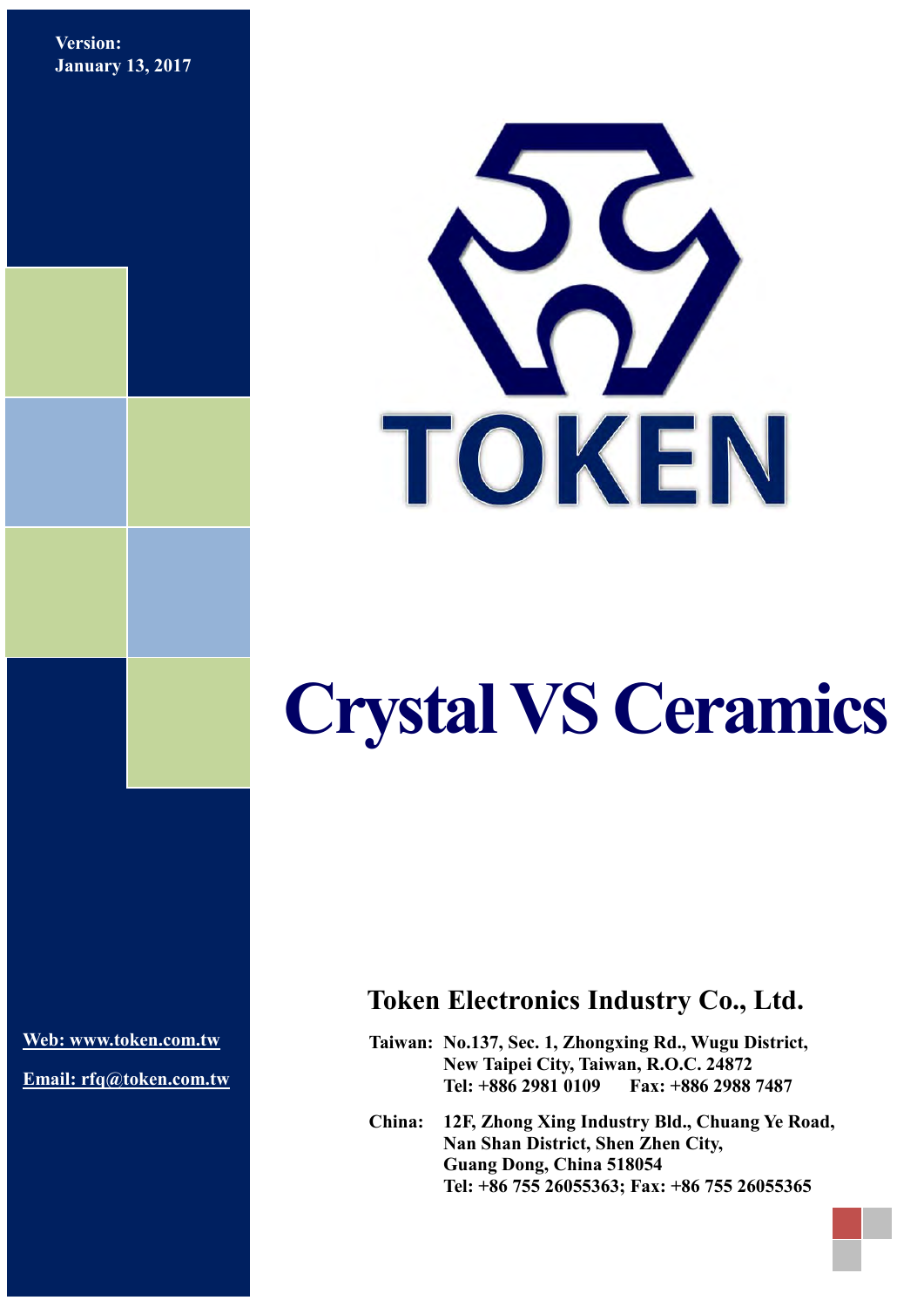

# **Crystal VS Ceramics**

### **Crystal VS Ceramics**

The majority of clock sources for microcontrollers can be grouped into two types: those based on mechanical resonant devices, such as crystals and ceramics, and those based on electrical phase-shift circuits such as RC (resistor, capacitor) oscillators. Ceramic and crystal resonator-based oscillators (mechanical) typically provide very high initial accuracy and a moderately low temperature coefficient.

Power consumption is another important consideration of oscillator selection. The power consumption of discrete component crystal-oscillator circuits is primarily determined by the feedback-amplifier supply current and by the in-circuit capacitance values used. The power consumption of amplifiers fabricated in CMOS is largely proportional to the operating frequency and can be expressed as a power-dissipation capacitance value.

Ceramic circuits typically specify larger load capacitance values than crystal circuits, and draw still more current than the crystal circuit using the same amplifier.

#### **Advantage of Quartz Crystal**

Good Frequency Accuracy and Good Stability Over Temperature.

**Advantage of Ceramics**

**Cost Saving** Lower cost than crystal resonators.

#### **Smaller Package Size**

Miniaturized packaging technology results in very small mainstream packages. Built-in load capacitors are included in same miniature package.

#### **Quicker Rise Up of Oscillation**

Rise time is generally approx.  $1/10^2$  of a crystal resonator, significantly faster startup possible.

#### **Drive Level Free Circuit Design**

Due to better holding method of the ceramic element, drive level is not a concern for piezoelectric type resonators.

#### **Variety of Characteristics**

It is possible to control the material (type and amount) used to make the ceramic material, allowing for various characteristics to be achieve.

#### **Overtone Oscillation with No Tank**

Materials used to make a ceramic material that naturally suppresses its own fundamental response and allows the third overtone response to be used as the oscillation frequency, without addition external tank circuit.